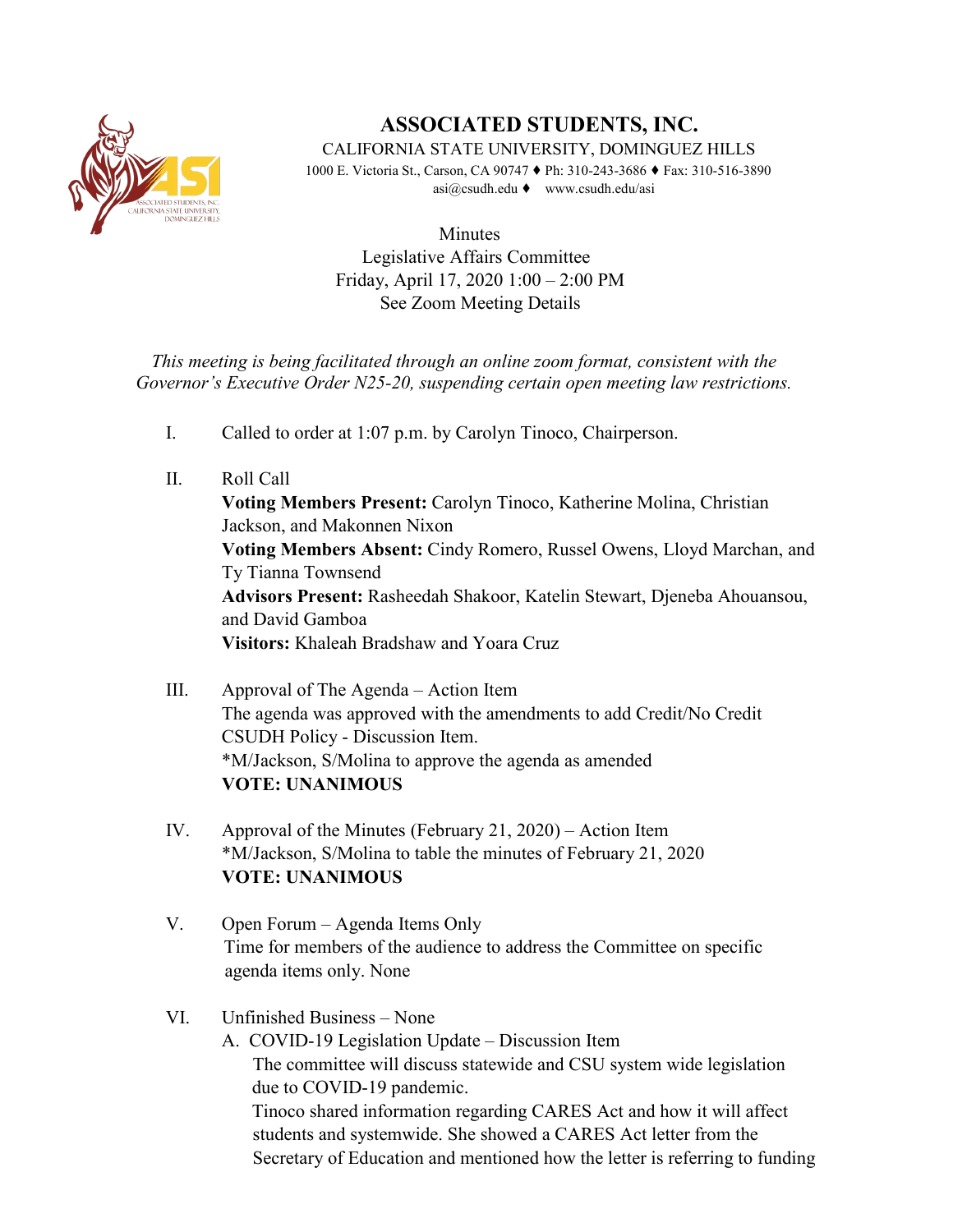in higher education and how it was possible to obtain it. Higher Education will be funded 14 billion with 12.55 billion distributed by the student enrollment model. The letter also talks about how each institution must reserve 50% to provide students with their emergency financial aid grants. Tinoco shared a document that displayed all the universities and how much funding they are receiving and emphasized that the purpose of sharing these documents was to give the Board an understanding of the CARES Act and its affection towards everyone, including CSUDH. Jackson directed a question towards Gamboa which is if there will be a process or committee to decide what happens to the funding that is not predesignated to students, to which Gamboa mentioned that there is a process being structured to figure out where to allocate it. He also noted that a part of the CARE Act was distributed based upon a formula that focused on Pell Grant eligibility of enrollment of students. Gamboa also mentioned that there are three segments of funding and each campus has to complete additional information in order for the first half of the funding to be fully dispersed to them. Shakoor asked if the other \$9,000 is the amount that the President and his team are working on to three different funds. Gamboa elaborated that the money is being allocated to different grants and how the University can be best served with the funding. In addition, Gamboa clarified that the funds are being distributed slowly because the Department of Education are still trying to figure out the best procedures for the policies. There is discussion about another stimulus bill but since Congress is in recess, the CSUDH campus has submitted 2- 3 letters to their delegation to include higher education into the next stimulus bill. Tinoco thanked Gamboa for the update and mentioned that the system will have an impact in funding due to the possibility in drop of enrollment for Fall 2020. She also said that the CSU suspended the standardized testing for upcoming admissions which could help the campus with enrollment. Tinoco then shared a document that displays the income benefits for college students and different websites that could help them as well. Shakoor suggested that Tinoco should share the document to Janes so it could be uploaded to the ASI website for students to use as a resource guide.

## B. CSSA Report – Information Item

The committee will receive a report about the CSSA March Special Meeting and sponsored bills.

Tinoco shared information about the bills in Sacramento and made it clear that Covid-19 related bills are being prioritized at the moment while the other bills are being postponed. She also noted that the Governor will not be sign new working budget for higher education in June since all the funding will be allocated to Covid-19 and its resources. Tinoco shared the bill for *Educational Equity Student Records Name and Gender Changes*, which supports students in allowing them to have their chosen name on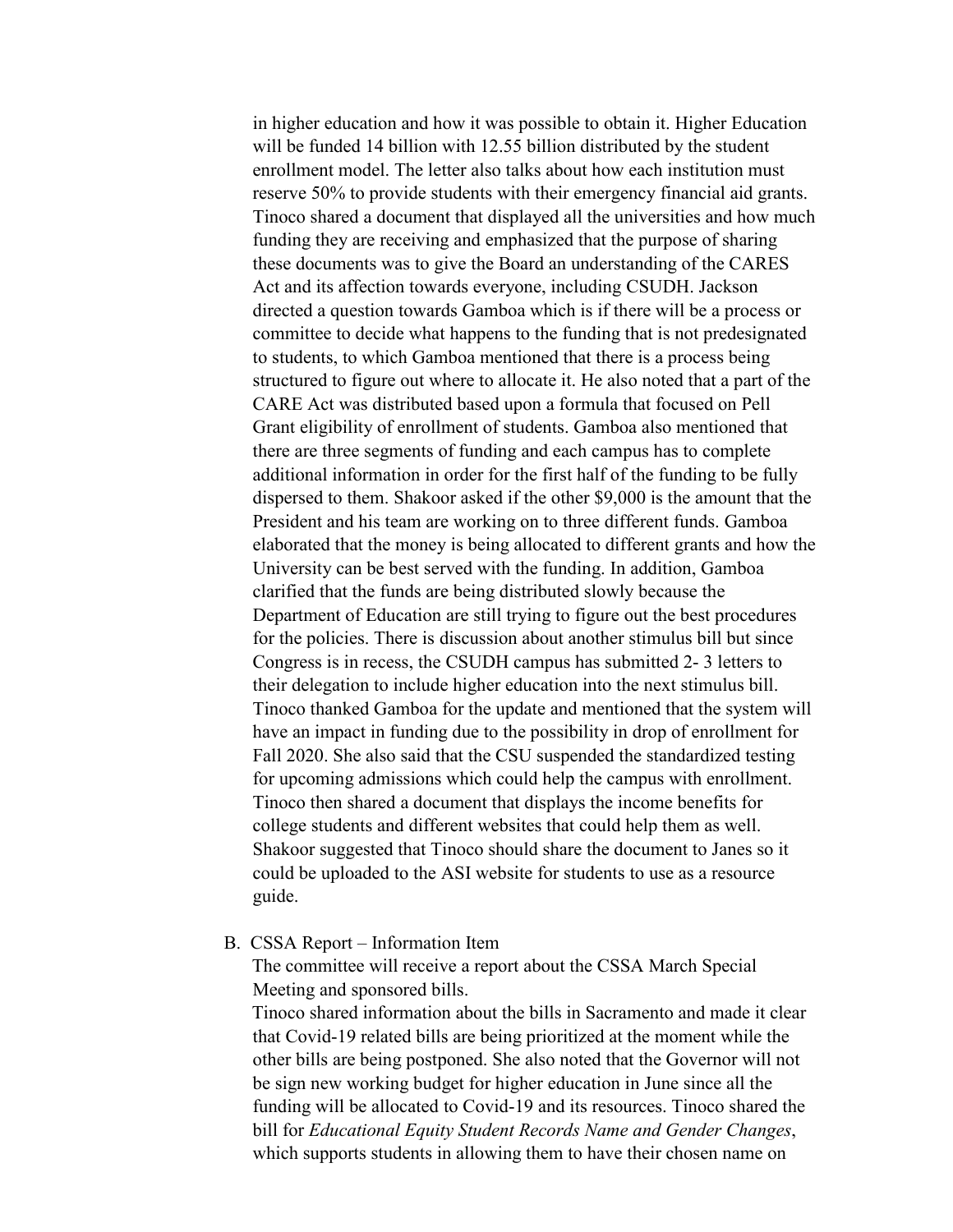their diploma even if it's not their court name that has been legally changed. CSSA is recommending a support on this bill, but Tinoco would like feedback from the Board on this bill. Jackson raised one potential downside of the name changing and problems it could create, but fully supports the bill regardless. Tinoco agreed with Jackson but is disappointed that this bill and many others will not pass during these times because of the current pandemic. On the other hand, Tinoco brought to attention the second bill, which is an information item that supports students in response of the Corona Virus Act. This bill states that the Legislation would provide 3 billion through mandatory grant programs and flexibilities to keep early care and educational programs in schools operational, which would work with Basic Needs. Tinoco noted bill will pass due to Covid-19 bills being prioritized than other bills given the situation. Shakoor questioned Tinoco on whether CSSA is having a discussion about the \$2 fee and Tinoco noted that she did not know but probably that will be discussion at tomorrow CSSA disciplinarians' meeting. Shakoor asked Gamboa if he has any knowledge regarding this category and Gamboa said those fees would be based on a decision made by CSSA and not CSU systemwide. He noted that tuition/fees that go towards supporting the institutional skill set is still being implemented because there is a difference between the fees. Shakoor mentioned that students at other campuses are requesting refunds and that the Chancellor's Office announced that category two fees might be refundable. Tinoco shared a letter from the CSSA meeting that asked if students can have accessibility to services, to maintain housing open, and to fund student fees. However, Gamboa and Tinoco raise some complications to refunding category 2 fees because the Health Care facility is still open on campus, the campus wants to financially compensate impacted workers, and much more.

#### C. Credit/No Credit CSUDH policy – Discussion Item

Jackson received a mere finalized draft policy for Credit/No Credit and some of the supporting documents that are included, like the application to apply for it. Jackson sent it to the Board so they could review the documents as students and notify him with any issues it could have that would potentially hurt them or any other students. If the Board finds no issues with the documents, then the documents will be finalized and distributed to students and faculty to notify them of the Credit/No Credit policies. Tinoco questioned Molina and Nixon if they had any problems with the documents shared to them, to which they both said no. However, Jackson voice his concerns about the policy because the student may witness a delay in their transcript being updated from a bad grade and Jackson is uncertain on what the extreme delay might entail on the student, potentially hurting them. He is also concerned about when advising will take place for students so they can be well informed in what the best option